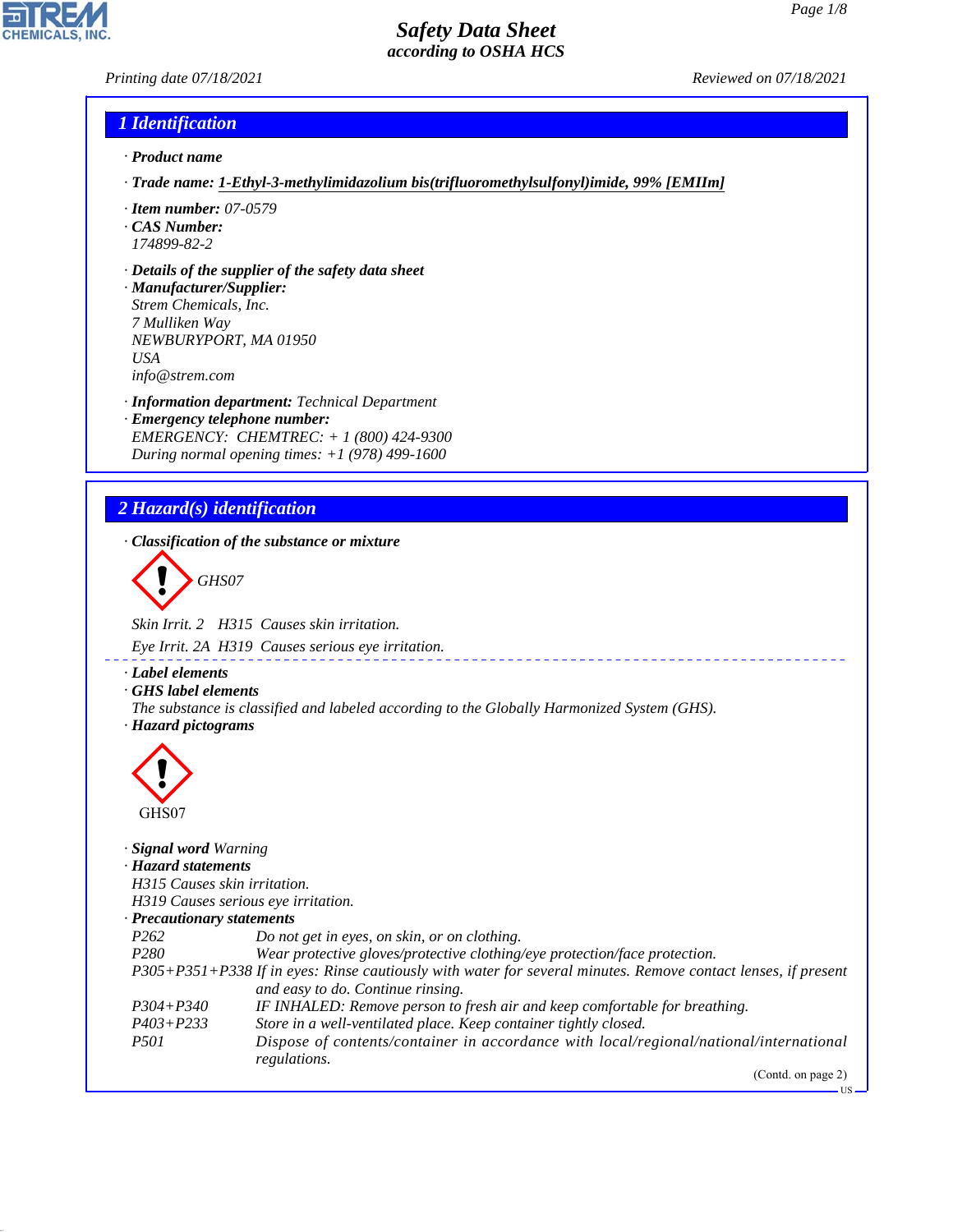*Printing date 07/18/2021 Reviewed on 07/18/2021*





 HEALTH FIRE REACTIVITY 1 0 0 *Health = 1 Fire = 0 Reactivity = 0*

*· Other hazards*

*· Results of PBT and vPvB assessment*

*· PBT: Not applicable.*

*· vPvB: Not applicable.*

# *3 Composition/information on ingredients*

*· Chemical characterization: Substances*

*· CAS No. Description*

*174899-82-2 1-Ethyl-3-methylimidazolium bis(trifluoromethylsulfonyl) imide, 99% [EMIIm]*

## *4 First-aid measures*

*· Description of first aid measures*

- *· After inhalation: In case of unconsciousness place patient stably in side position for transportation.*
- *· After skin contact: Immediately wash with water and soap and rinse thoroughly.*
- *· After eye contact:*
- *Rinse opened eye for several minutes under running water. If symptoms persist, consult a doctor.*
- *· After swallowing: If symptoms persist consult doctor.*

*· Information for doctor:*

- *· Most important symptoms and effects, both acute and delayed No further relevant information available.*
- *· Indication of any immediate medical attention and special treatment needed*
- *No further relevant information available.*

## *5 Fire-fighting measures*

*· Extinguishing media*

- *· Suitable extinguishing agents: Use fire fighting measures that suit the environment.*
- *· Special hazards arising from the substance or mixture No further relevant information available.*
- *· Advice for firefighters*

44.1.1

*· Protective equipment: No special measures required.*

## *6 Accidental release measures*

*· Personal precautions, protective equipment and emergency procedures Not required.*

*· Environmental precautions: No special measures required.*

(Contd. on page 3)

US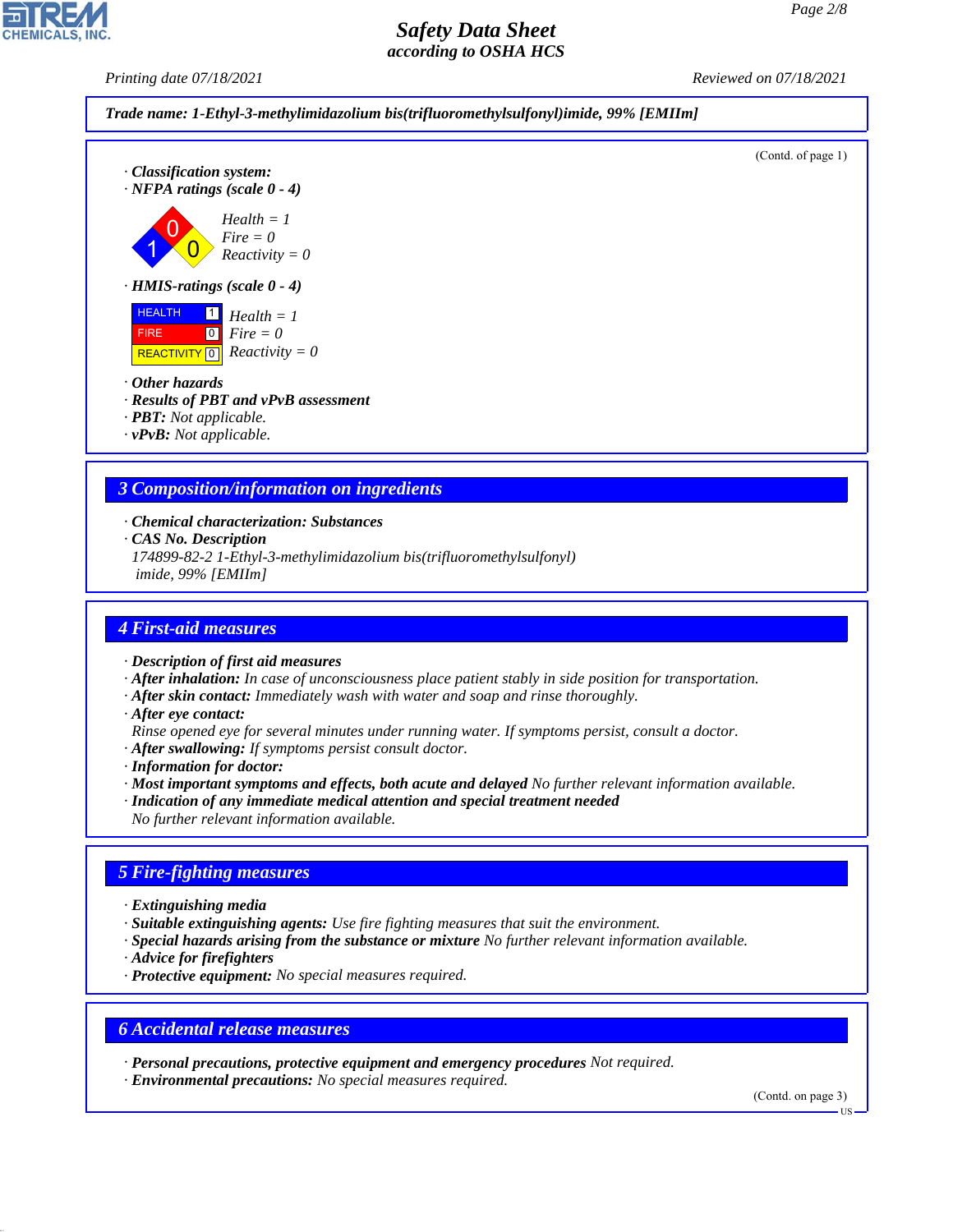*Printing date 07/18/2021 Reviewed on 07/18/2021*

### *Trade name: 1-Ethyl-3-methylimidazolium bis(trifluoromethylsulfonyl)imide, 99% [EMIIm]*

| $\cdot$ Methods and material for containment and cleaning up:<br>Absorb with liquid-binding material (sand, diatomite, acid binders, universal binders, sawdust).<br>Dispose contaminated material as waste according to item 13.<br>· Reference to other sections<br>See Section 7 for information on safe handling.<br>See Section 8 for information on personal protection equipment.<br>See Section 13 for disposal information. | (Contd. of page 2) |
|--------------------------------------------------------------------------------------------------------------------------------------------------------------------------------------------------------------------------------------------------------------------------------------------------------------------------------------------------------------------------------------------------------------------------------------|--------------------|
| · Protective Action Criteria for Chemicals<br>$\cdot$ PAC-1:                                                                                                                                                                                                                                                                                                                                                                         |                    |
| Substance is not listed.                                                                                                                                                                                                                                                                                                                                                                                                             |                    |
| $\cdot$ PAC-2:                                                                                                                                                                                                                                                                                                                                                                                                                       |                    |
| Substance is not listed.                                                                                                                                                                                                                                                                                                                                                                                                             |                    |
| $\cdot$ PAC-3:                                                                                                                                                                                                                                                                                                                                                                                                                       |                    |
| Substance is not listed.                                                                                                                                                                                                                                                                                                                                                                                                             |                    |

## *7 Handling and storage*

- *· Handling:*
- *· Precautions for safe handling No special precautions are necessary if used correctly.*
- *· Information about protection against explosions and fires: No special measures required.*
- *· Conditions for safe storage, including any incompatibilities*
- *· Storage:*
- *· Requirements to be met by storerooms and receptacles: No special requirements.*
- *· Information about storage in one common storage facility: Not required.*
- *· Further information about storage conditions: Keep receptacle tightly sealed.*
- *· Specific end use(s) No further relevant information available.*

## *8 Exposure controls/personal protection*

- *· Additional information about design of technical systems: No further data; see item 7.*
- *· Control parameters*
- *· Components with limit values that require monitoring at the workplace: Not required.*
- *· Additional information: The lists that were valid during the creation were used as basis.*
- *· Exposure controls*
- *· Personal protective equipment:*
- *· General protective and hygienic measures: Keep away from foodstuffs, beverages and feed. Immediately remove all soiled and contaminated clothing. Wash hands before breaks and at the end of work. Avoid contact with the eyes and skin.*
- *· Breathing equipment: Not required.*
- *· Protection of hands:*



44.1.1

\_S*Protective gloves*

*The glove material has to be impermeable and resistant to the product/ the substance/ the preparation. Due to missing tests no recommendation to the glove material can be given for the product/ the preparation/ the chemical mixture.*

(Contd. on page 4)

US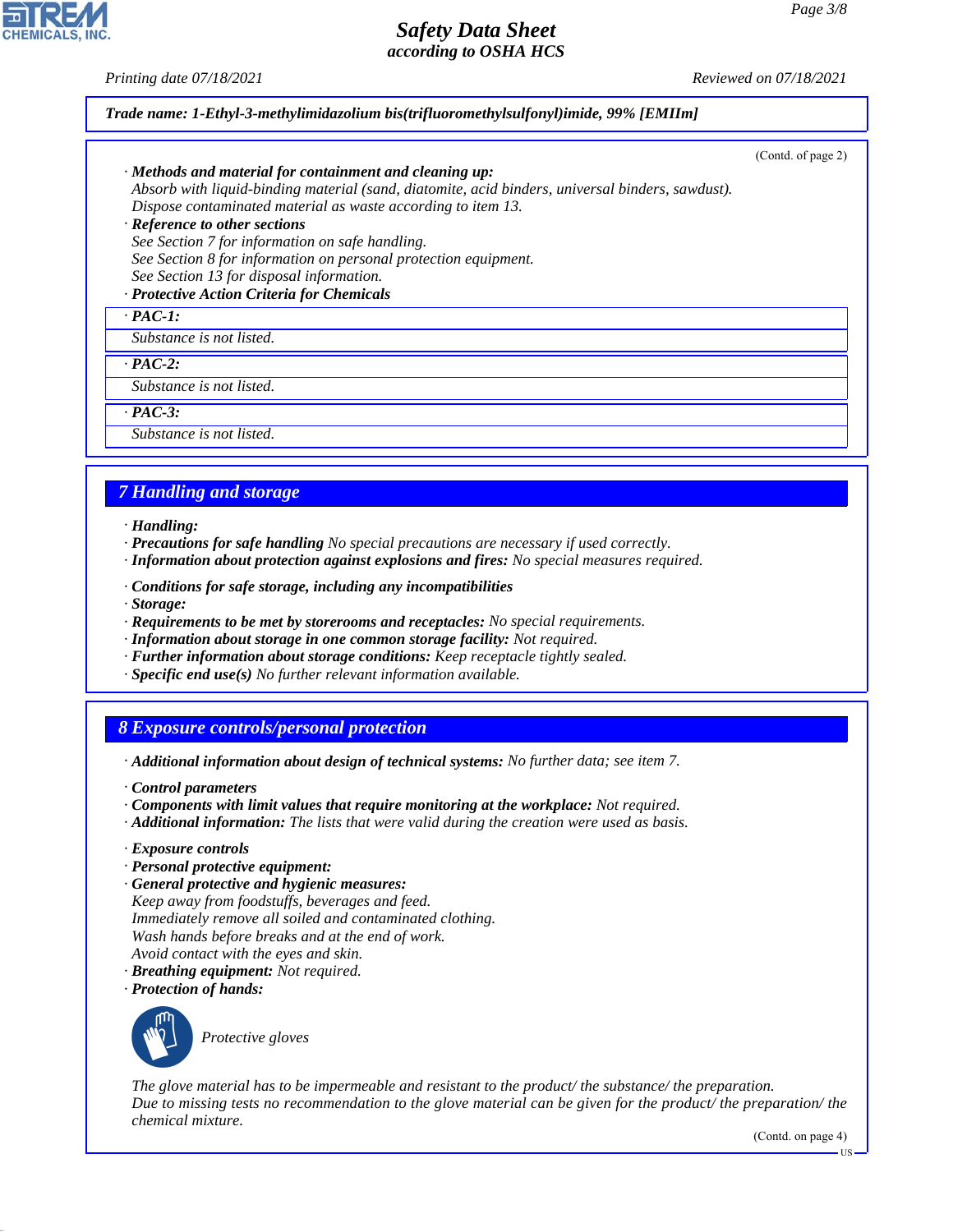### *Printing date 07/18/2021 Reviewed on 07/18/2021*

*Trade name: 1-Ethyl-3-methylimidazolium bis(trifluoromethylsulfonyl)imide, 99% [EMIIm]*

(Contd. of page 3)

- *Selection of the glove material on consideration of the penetration times, rates of diffusion and the degradation · Material of gloves*
- *The selection of the suitable gloves does not only depend on the material, but also on further marks of quality and varies from manufacturer to manufacturer.*

*· Penetration time of glove material The exact break through time has to be found out by the manufacturer of the protective gloves and has to be observed.*

#### *· Eye protection:*



\_R*Tightly sealed goggles*

# *9 Physical and chemical properties*

| · Information on basic physical and chemical properties    |                                               |  |  |  |
|------------------------------------------------------------|-----------------------------------------------|--|--|--|
| <b>General Information</b>                                 |                                               |  |  |  |
| $\cdot$ Appearance:                                        |                                               |  |  |  |
| Form:                                                      | Liquid                                        |  |  |  |
| Color:                                                     | Light yellow                                  |  |  |  |
| $\cdot$ Odor:                                              | undistinguishable                             |  |  |  |
| · Odor threshold:                                          | Not determined.                               |  |  |  |
| $\cdot$ pH-value:                                          | Not determined.                               |  |  |  |
| Change in condition                                        |                                               |  |  |  |
| Melting point/Melting range:                               | Undetermined.                                 |  |  |  |
| <b>Boiling point/Boiling range:</b>                        | Undetermined.                                 |  |  |  |
| · Flash point:                                             | Not applicable.                               |  |  |  |
| · Flammability (solid, gaseous):                           | Not determined.                               |  |  |  |
| · Ignition temperature:                                    |                                               |  |  |  |
| Decomposition temperature:                                 | Not determined.                               |  |  |  |
| $\cdot$ Auto igniting:                                     | Not determined.                               |  |  |  |
| · Danger of explosion:                                     | Product does not present an explosion hazard. |  |  |  |
| · Explosion limits:                                        |                                               |  |  |  |
| Lower:                                                     | Not determined.                               |  |  |  |
| <b>Upper:</b>                                              | Not determined.                               |  |  |  |
| · Vapor pressure:                                          | Not determined.                               |  |  |  |
| $\cdot$ Density at 20 $\cdot$ C (68 $\cdot$ F):            | 1.53 $g/cm^3$ (12.76785 lbs/gal)              |  |  |  |
| $\cdot$ Relative density                                   | Not determined.                               |  |  |  |
| · Vapor density                                            | Not determined.                               |  |  |  |
| $\cdot$ Evaporation rate                                   | Not determined.                               |  |  |  |
| · Solubility in / Miscibility with                         |                                               |  |  |  |
| Water:                                                     | Not miscible or difficult to mix.             |  |  |  |
| · Partition coefficient (n-octanol/water): Not determined. |                                               |  |  |  |
| · Viscosity:                                               |                                               |  |  |  |
| Dynamic:                                                   | Not determined.                               |  |  |  |
|                                                            | (Contd. on page 5)                            |  |  |  |



44.1.1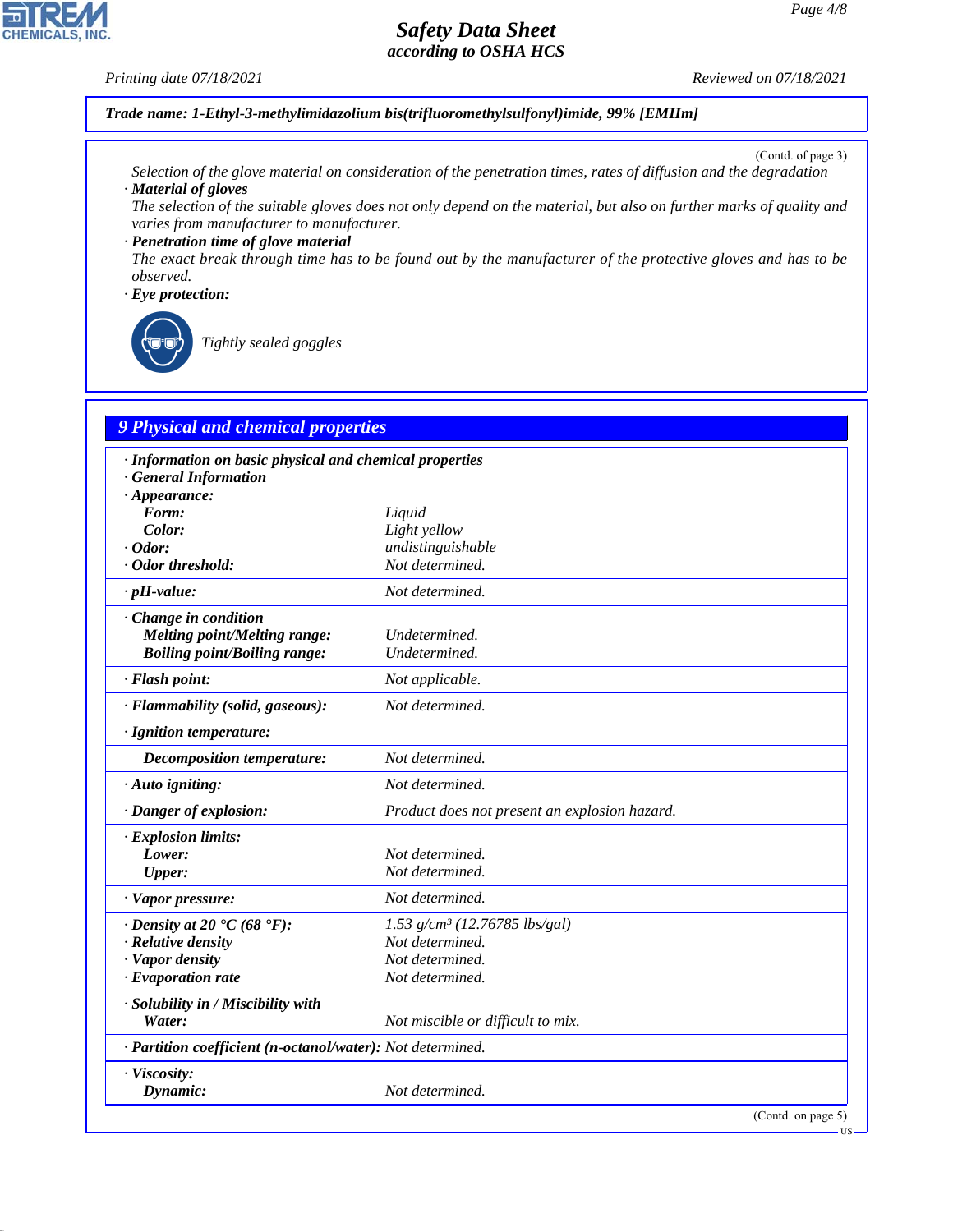**CHEMICALS, INC** 

*Printing date 07/18/2021 Reviewed on 07/18/2021*

*Trade name: 1-Ethyl-3-methylimidazolium bis(trifluoromethylsulfonyl)imide, 99% [EMIIm]*

|                           |                                            | (Cond. of page 4) |
|---------------------------|--------------------------------------------|-------------------|
| Kinematic:                | Not determined.                            |                   |
| · Solvent content:        |                                            |                   |
| Organic solvents:         | $0.0\%$                                    |                   |
| <b>VOC</b> content:       | 0.0 g/l / 0.00 lb/gl                       |                   |
| $\cdot$ Other information | No further relevant information available. |                   |

## *10 Stability and reactivity*

- *· Reactivity No further relevant information available.*
- *· Chemical stability*
- *· Thermal decomposition / conditions to be avoided: No decomposition if used according to specifications.*
- *· Possibility of hazardous reactions No dangerous reactions known.*
- *· Conditions to avoid No further relevant information available.*
- *· Incompatible materials: No further relevant information available.*
- *· Hazardous decomposition products: No dangerous decomposition products known.*

## *11 Toxicological information*

- *· Information on toxicological effects*
- *· Acute toxicity:*
- *· Primary irritant effect:*
- *· on the skin: Irritant to skin and mucous membranes.*
- *· on the eye: Irritating effect.*
- *· Sensitization: No sensitizing effects known.*
- *· Additional toxicological information:*
- *· Carcinogenic categories*

*· IARC (International Agency for Research on Cancer)*

*Substance is not listed.*

*· NTP (National Toxicology Program)*

*Substance is not listed.*

- *· OSHA-Ca (Occupational Safety & Health Administration)*
- *Substance is not listed.*

## *12 Ecological information*

*· Toxicity*

44.1.1

- *· Aquatic toxicity: No further relevant information available.*
- *· Persistence and degradability No further relevant information available.*
- *· Behavior in environmental systems:*
- *· Bioaccumulative potential No further relevant information available.*
- *· Mobility in soil No further relevant information available.*
- *· Additional ecological information:*
- *· General notes: Not known to be hazardous to water.*
- *· Results of PBT and vPvB assessment*
- *· PBT: Not applicable.*
- *· vPvB: Not applicable.*

(Contd. on page 6)

US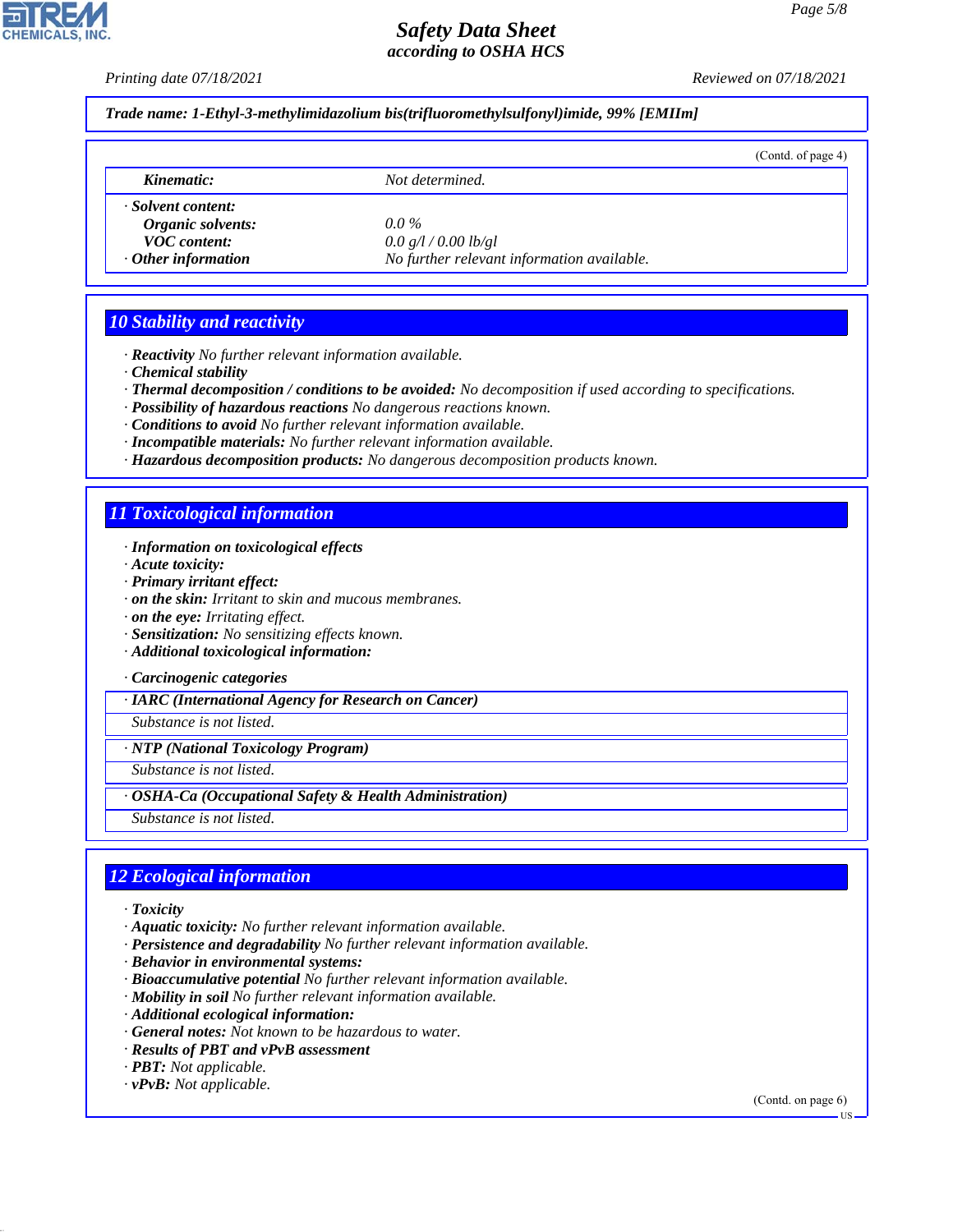**CHEMICALS.** 

*Printing date 07/18/2021 Reviewed on 07/18/2021*

*Trade name: 1-Ethyl-3-methylimidazolium bis(trifluoromethylsulfonyl)imide, 99% [EMIIm]*

(Contd. of page 5)

*· Other adverse effects No further relevant information available.*

### *13 Disposal considerations*

*· Waste treatment methods*

*· Recommendation:*

*Must not be disposed of together with household garbage. Do not allow product to reach sewage system.*

- *· Uncleaned packagings:*
- *· Recommendation: Disposal must be made according to official regulations.*

# *14 Transport information · UN-Number · DOT, ADN, IMDG, IATA not regulated · UN proper shipping name · DOT, ADN, IMDG, IATA not regulated · Transport hazard class(es) · DOT, ADN, IMDG, IATA · Class not regulated · Packing group · DOT, IMDG, IATA not regulated · Environmental hazards: · Marine pollutant: No · Special precautions for user Not applicable. · Transport in bulk according to Annex II of MARPOL73/78 and the IBC Code Not applicable. · UN "Model Regulation": not regulated*

## *15 Regulatory information*

- *· Safety, health and environmental regulations/legislation specific for the substance or mixture · Sara*
- *· Section 355 (extremely hazardous substances):*

*Substance is not listed.*

*· Section 313 (Specific toxic chemical listings):*

*Substance is not listed.*

*· TSCA (Toxic Substances Control Act):*

*Substance is not listed.*

*· Proposition 65*

44.1.1

*· Chemicals known to cause cancer:*

*Substance is not listed.*

*· Chemicals known to cause reproductive toxicity for females:*

*Substance is not listed.*

(Contd. on page 7)

US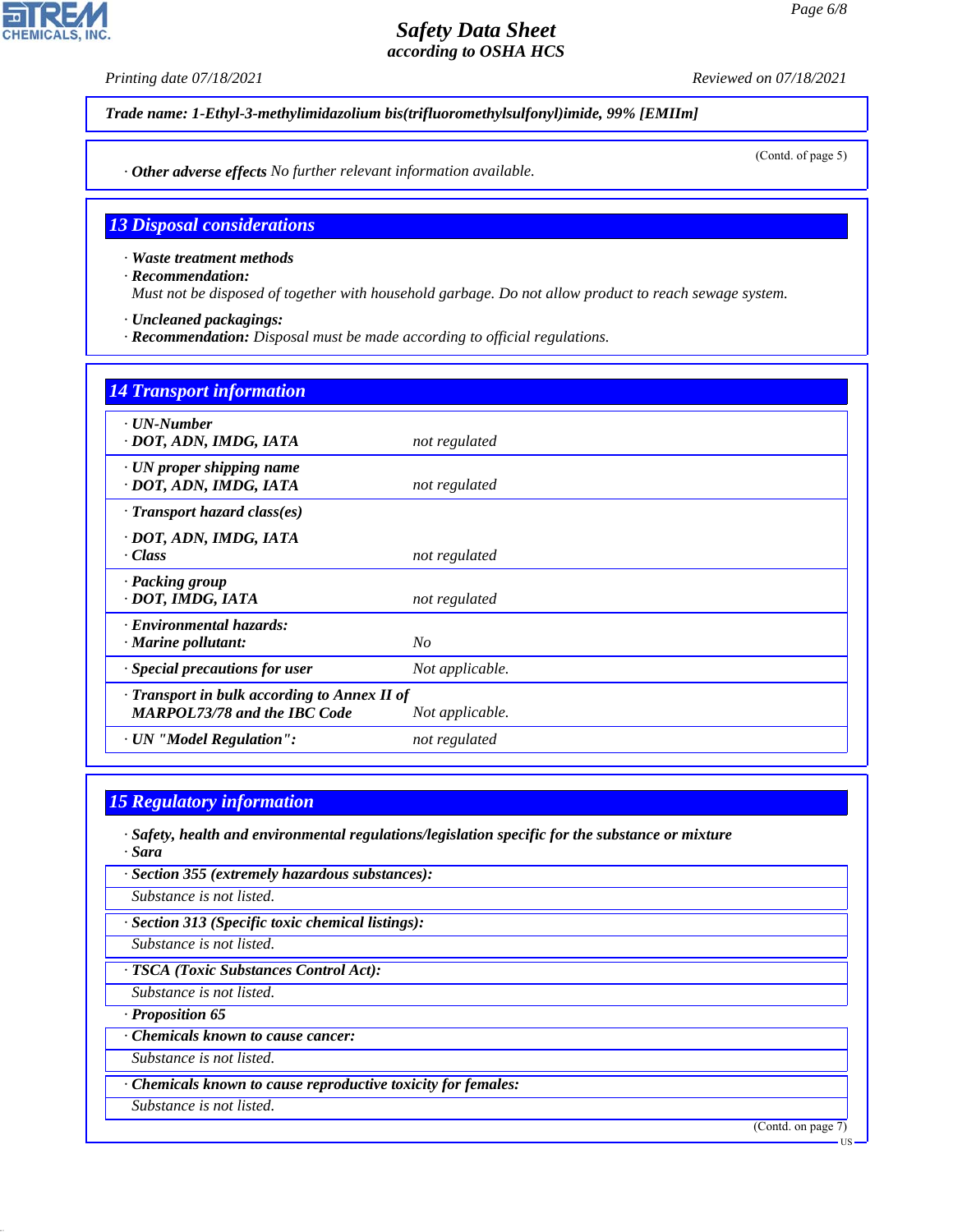**CHEMICALS** 

*Printing date 07/18/2021 Reviewed on 07/18/2021*

*Trade name: 1-Ethyl-3-methylimidazolium bis(trifluoromethylsulfonyl)imide, 99% [EMIIm]*

(Contd. of page 6)

*· Chemicals known to cause reproductive toxicity for males:*

*Substance is not listed.*

*· Chemicals known to cause developmental toxicity:*

*Substance is not listed.*

*· Carcinogenic categories*

*· EPA (Environmental Protection Agency)*

*Substance is not listed.*

*· TLV (Threshold Limit Value established by ACGIH)*

*Substance is not listed.*

*· NIOSH-Ca (National Institute for Occupational Safety and Health)*

*Substance is not listed.*

#### *· GHS label elements*

- *The substance is classified and labeled according to the Globally Harmonized System (GHS).*
- *· Hazard pictograms*



| · <b>Signal word</b> Warning        |                                                                                                               |
|-------------------------------------|---------------------------------------------------------------------------------------------------------------|
| · Hazard statements                 |                                                                                                               |
| H315 Causes skin irritation.        |                                                                                                               |
| H319 Causes serious eye irritation. |                                                                                                               |
| $\cdot$ Precautionary statements    |                                                                                                               |
| P <sub>262</sub>                    | Do not get in eyes, on skin, or on clothing.                                                                  |
| P <sub>280</sub>                    | Wear protective gloves/protective clothing/eye protection/face protection.                                    |
|                                     | P305+P351+P338 If in eyes: Rinse cautiously with water for several minutes. Remove contact lenses, if present |
|                                     | and easy to do. Continue rinsing.                                                                             |
| $P304 + P340$                       | IF INHALED: Remove person to fresh air and keep comfortable for breathing.                                    |
| $P403 + P233$                       | Store in a well-ventilated place. Keep container tightly closed.                                              |
| <i>P501</i>                         | Dispose of contents/container in accordance with local/regional/national/international                        |
|                                     | regulations.                                                                                                  |

*· Chemical safety assessment: A Chemical Safety Assessment has not been carried out.*

## *16 Other information*

44.1.1

*This information is based on our present knowledge. However, this shall not constitute a guarantee for any specific product features and shall not establish a legally valid contractual relationship.*

*· Department issuing SDS: Technical Department.*

*· Contact: Technical Director*

- *· Date of preparation / last revision 07/18/2021 / -*
- *· Abbreviations and acronyms: ADR: Accord européen sur le transport des marchandises dangereuses par Route (European Agreement concerning the International Carriage of Dangerous Goods by Road)*

*IMDG: International Maritime Code for Dangerous Goods*

*DOT: US Department of Transportation*

*IATA: International Air Transport Association*

*ACGIH: American Conference of Governmental Industrial Hygienists*

*CAS: Chemical Abstracts Service (division of the American Chemical Society)*

*NFPA: National Fire Protection Association (USA)*

*HMIS: Hazardous Materials Identification System (USA)*

(Contd. on page 8)

US